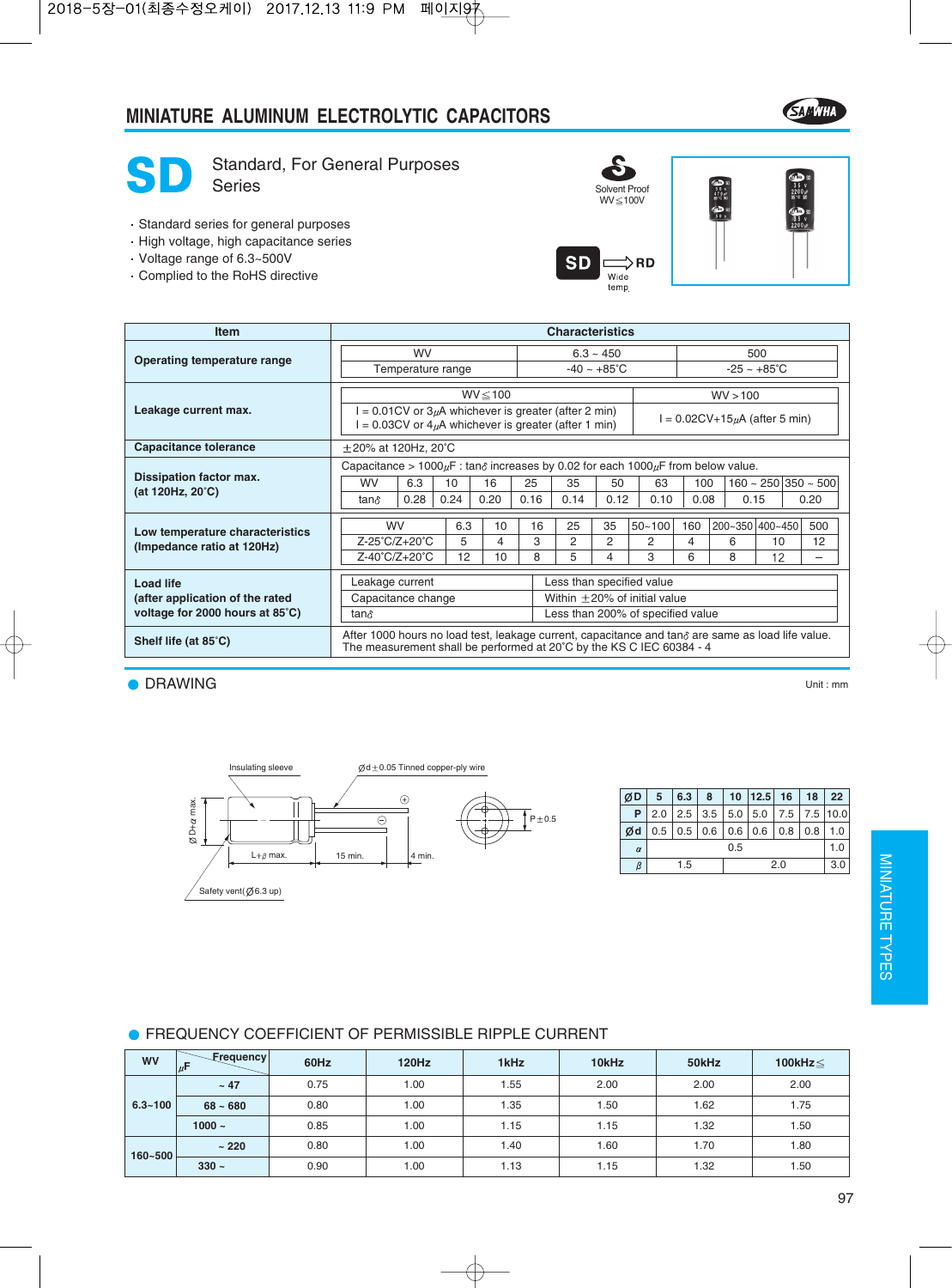# SD series

#### DIMENSIONS & MAXIMUM PERMISSIBLE RIPPLE CURRENT

| $5\times11$<br>$5\times11$<br>$8\times11.5$<br>$5\times11$<br>1.0<br>21<br>23<br>23<br>26<br>$5\times11$<br>$8\times11.5$<br>$5\times11$<br>$5\times11$<br>$1.5$<br>32<br>28<br>26<br>28<br>$5\times11$<br>$5\times11$<br>$5\times11$<br>$8\times11.5$<br>2.2<br>32<br>34<br>34<br>33<br>$5\times11$<br>$5\times11$<br>$5\times11$<br>$6.3\times11$<br>8×11.5<br>$8\times11.5$<br>$8\times11.5$<br>$6.3\times11$<br>$6.3\times11$<br>3.3<br>48<br>39<br>42<br>42<br>45<br>45<br>53<br>56<br>50<br>10×12.5<br>$6.3\times11$<br>$6.3 \times 11$<br>$10\times12.5$<br>$5\times11$<br>$5\times11$<br>$5\times11$<br>$6.3\times11$<br>$8\times11.5$<br>$10\times16$<br>4.7<br>57<br>46<br>50<br>53<br>57<br>66<br>61<br>72<br>69<br>50<br>8×11.5<br>$10\times16$<br>$5\times11$<br>$5\times11$<br>$5\times11$<br>$8\times11.5$<br>8×11.5<br>10×12.5<br>$10\times12.5$<br>$10\times16$<br>6.8<br>56<br>60<br>60<br>76<br>76<br>76<br>88<br>87<br>86<br>76<br>$8\times11.5$<br>10×12.5<br>$12.5\times25$<br>$5\times11$<br>$5\times11$<br>$5\times11$<br>$8\times11.5$<br>$10\times12.5$<br>$10\times16$<br>$10\times20$<br>10<br>107<br>68<br>72<br>76<br>96<br>96<br>107<br>178<br>115<br>115<br>$5\times11$<br>$6.3\times11$<br>10×12.5<br>10×16<br>10×16<br>12.5×20<br>12.5×20<br>$5\times11$<br>$10\times20$<br>15<br>143<br>83<br>89<br>89<br>131<br>143<br>156<br>164<br>165<br>$5\times11$<br>$6.3 \times 11$<br>$10\times16$<br>12.5×20<br>12.5×20<br>$12.5\times25$<br>16×25<br>$5\times11$<br>$10\times12.5$<br>$10\times16$<br>22<br>170<br>222<br>101<br>124<br>156<br>173<br>218<br>217<br>265<br>108<br>$6.3\times11$<br>$10\times16$<br>10×20<br>10×20<br>12.5×25<br>16×31.5<br>$5\times11$<br>8×11.5<br>16×20<br>$16\times25$<br>33<br>247<br>294<br>123<br>151<br>178<br>209<br>232<br>297<br>296<br>310<br>$\star$ 6.3 $\times$ 11<br>$6.3\times11$<br>$10\times20$<br>12.5×20<br>18×31.5<br>$5\times11$<br>$8\times11.5$<br>$10\times20$<br>16×20<br>16×25<br>$16 \times 31.5$<br>47<br>319<br>222<br>293<br>387<br>384<br>412<br>131<br>169<br>181<br>293<br>353<br>18×35.5<br>$*_{6.3\times11}$<br>10×12.5 12.5×20<br>$12.5\times25$<br>16×35.5<br>$5\times11$<br>$6.3\times11$<br>$8\times11.5$<br>16×20<br>16×25<br>$16\times31.5$<br>68<br>425<br>144<br>203<br>256<br>293<br>391<br>426<br>465<br>488<br>503<br>457<br>182<br>$\star$ 5×11<br>$5\times11$<br>$6.3 \times 11$<br>$8\times11.5$<br>$8\times11.5$<br>$10\times16$<br>12.5×25<br>16×25<br>16×25<br>18×31.5<br>18×35.5<br>18×40<br>100<br>564<br>162<br>181<br>220<br>291<br>311<br>388<br>516<br>592<br>546<br>516<br>667<br>$\star$ 5 $\times$ 11<br>$6.3\times11$<br>$8\times11.5$<br>$10\times12.5$<br>$10\times12.5$<br>10×20<br>$16\times25$<br>16×31.5<br>18×40<br>22×45<br>$16\times20$<br>$18\times 40$<br>150<br>726<br>198<br>246<br>318<br>414<br>422<br>528<br>632<br>691<br>845<br>863<br>1283<br>$*$ 5×11<br>18×35.5<br>$5\times11$<br>$6.3\times11$<br>$6.3\times11$<br>$8\times11.5$<br>10×12.5<br>$10\times16$<br>12.5×20<br>$16\times25$<br>18×31.5<br>22×41<br>22×45<br>220<br>988<br>201<br>276<br>327<br>386<br>501<br>737<br>873<br>962<br>1183<br>218<br>586<br>1112<br>$*6.3\times11$<br>$8\times11.5$<br>10×12.5<br>10×20<br>$12.5 \times 25$<br>18×35.5<br>22×41<br>$6.3\times11$<br>$6.3\times11$<br>$10\times16$<br>$16\times 35.5$<br>330<br>283<br>307<br>359<br>431<br>672<br>784<br>1002<br>1152<br>1206<br>1495<br>549<br>$6.3\times11$<br>$6.3\times11$<br>10×12.5<br>12.5×20<br>$8\times11.5$<br>$10\times16$<br>10×20<br>16×25<br>18×40<br>22×41<br>470<br>875<br>338<br>476<br>550<br>1098<br>1328<br>1434<br>1495<br>366<br>740<br>$10\times16$<br>12.5×25<br>$8\times11.5$<br>$8\times11.5$<br>$8\times11.5$<br>10×20<br>12.5×20<br>$16 \times 31.5$<br>22×41<br>680<br>600<br>754<br>947<br>480<br>520<br>1235<br>1440<br>1643<br>1831<br>$10\times16$<br>$8\times11.5$<br>10×12.5<br>$10\times12.5$<br>12.5×20<br>$12.5 \times 25$<br>$16\times25$<br>$18\times31.5$<br>1000<br>659<br>1965<br>581<br>796<br>942<br>1306<br>1633<br>1937<br>$10\times16$<br>$10\times16$<br>10×20<br>12.5×20<br>$16\times25$<br>16×31.5<br>18×31.5<br>2200<br>983<br>2032<br>2220<br>2445<br>1051<br>1331<br>1542<br>10×20<br>12.5×20<br>12.5×20<br>$16\times25$<br>16×31.5<br>18×31.5<br>$18\times 40$<br>3300<br>1286<br>1686<br>2194<br>2502<br>2765<br>2987<br>1545<br>12.5×20<br>12.5×25<br>12.5×25<br>16×25<br>16×35.5<br>18×40<br>4700<br>2129<br>2448<br>3272<br>1736<br>1903<br>2905<br>$12.5\times25$<br>$16\times25$<br>$16\times25$<br>18×31.5<br>18×40<br>Case size ØD×L (mm)<br>◀<br>6800<br>Ripple current (mA rms) at 85°C, 120Hz<br>2129<br>2332<br>2577<br>3114<br>3408<br>◀<br>16×25<br>16×31.5<br>$16\times31.5$<br>18×40<br>10000<br>2629<br>2830<br>3176<br>3544<br>16×35.5<br>16×35.5<br>18×35.5<br>15000<br>2959<br>3284<br>3656<br>18×40<br>18×40<br>22×41<br>22000 | <b>WV</b><br>$\mu$ F | 6.3  | 10   | 16   | 25 | 35 | 50 | 63 | 100 | 160 | 200 | 250 | 350 | 400 | 450 | 500 |
|------------------------------------------------------------------------------------------------------------------------------------------------------------------------------------------------------------------------------------------------------------------------------------------------------------------------------------------------------------------------------------------------------------------------------------------------------------------------------------------------------------------------------------------------------------------------------------------------------------------------------------------------------------------------------------------------------------------------------------------------------------------------------------------------------------------------------------------------------------------------------------------------------------------------------------------------------------------------------------------------------------------------------------------------------------------------------------------------------------------------------------------------------------------------------------------------------------------------------------------------------------------------------------------------------------------------------------------------------------------------------------------------------------------------------------------------------------------------------------------------------------------------------------------------------------------------------------------------------------------------------------------------------------------------------------------------------------------------------------------------------------------------------------------------------------------------------------------------------------------------------------------------------------------------------------------------------------------------------------------------------------------------------------------------------------------------------------------------------------------------------------------------------------------------------------------------------------------------------------------------------------------------------------------------------------------------------------------------------------------------------------------------------------------------------------------------------------------------------------------------------------------------------------------------------------------------------------------------------------------------------------------------------------------------------------------------------------------------------------------------------------------------------------------------------------------------------------------------------------------------------------------------------------------------------------------------------------------------------------------------------------------------------------------------------------------------------------------------------------------------------------------------------------------------------------------------------------------------------------------------------------------------------------------------------------------------------------------------------------------------------------------------------------------------------------------------------------------------------------------------------------------------------------------------------------------------------------------------------------------------------------------------------------------------------------------------------------------------------------------------------------------------------------------------------------------------------------------------------------------------------------------------------------------------------------------------------------------------------------------------------------------------------------------------------------------------------------------------------------------------------------------------------------------------------------------------------------------------------------------------------------------------------------------------------------------------------------------------------------------------------------------------------------------------------------------------------------------------------------------------------------------------------------------------------------------------------------------------------------------------------------------------------------------------------------------------------------------------------------------------------------------------------------------------------------------------------------------------------------------------------------------------------|----------------------|------|------|------|----|----|----|----|-----|-----|-----|-----|-----|-----|-----|-----|
|                                                                                                                                                                                                                                                                                                                                                                                                                                                                                                                                                                                                                                                                                                                                                                                                                                                                                                                                                                                                                                                                                                                                                                                                                                                                                                                                                                                                                                                                                                                                                                                                                                                                                                                                                                                                                                                                                                                                                                                                                                                                                                                                                                                                                                                                                                                                                                                                                                                                                                                                                                                                                                                                                                                                                                                                                                                                                                                                                                                                                                                                                                                                                                                                                                                                                                                                                                                                                                                                                                                                                                                                                                                                                                                                                                                                                                                                                                                                                                                                                                                                                                                                                                                                                                                                                                                                                                                                                                                                                                                                                                                                                                                                                                                                                                                                                                                                                                      |                      |      |      |      |    |    |    |    |     |     |     |     |     |     |     |     |
|                                                                                                                                                                                                                                                                                                                                                                                                                                                                                                                                                                                                                                                                                                                                                                                                                                                                                                                                                                                                                                                                                                                                                                                                                                                                                                                                                                                                                                                                                                                                                                                                                                                                                                                                                                                                                                                                                                                                                                                                                                                                                                                                                                                                                                                                                                                                                                                                                                                                                                                                                                                                                                                                                                                                                                                                                                                                                                                                                                                                                                                                                                                                                                                                                                                                                                                                                                                                                                                                                                                                                                                                                                                                                                                                                                                                                                                                                                                                                                                                                                                                                                                                                                                                                                                                                                                                                                                                                                                                                                                                                                                                                                                                                                                                                                                                                                                                                                      |                      |      |      |      |    |    |    |    |     |     |     |     |     |     |     |     |
|                                                                                                                                                                                                                                                                                                                                                                                                                                                                                                                                                                                                                                                                                                                                                                                                                                                                                                                                                                                                                                                                                                                                                                                                                                                                                                                                                                                                                                                                                                                                                                                                                                                                                                                                                                                                                                                                                                                                                                                                                                                                                                                                                                                                                                                                                                                                                                                                                                                                                                                                                                                                                                                                                                                                                                                                                                                                                                                                                                                                                                                                                                                                                                                                                                                                                                                                                                                                                                                                                                                                                                                                                                                                                                                                                                                                                                                                                                                                                                                                                                                                                                                                                                                                                                                                                                                                                                                                                                                                                                                                                                                                                                                                                                                                                                                                                                                                                                      |                      |      |      |      |    |    |    |    |     |     |     |     |     |     |     |     |
|                                                                                                                                                                                                                                                                                                                                                                                                                                                                                                                                                                                                                                                                                                                                                                                                                                                                                                                                                                                                                                                                                                                                                                                                                                                                                                                                                                                                                                                                                                                                                                                                                                                                                                                                                                                                                                                                                                                                                                                                                                                                                                                                                                                                                                                                                                                                                                                                                                                                                                                                                                                                                                                                                                                                                                                                                                                                                                                                                                                                                                                                                                                                                                                                                                                                                                                                                                                                                                                                                                                                                                                                                                                                                                                                                                                                                                                                                                                                                                                                                                                                                                                                                                                                                                                                                                                                                                                                                                                                                                                                                                                                                                                                                                                                                                                                                                                                                                      |                      |      |      |      |    |    |    |    |     |     |     |     |     |     |     |     |
|                                                                                                                                                                                                                                                                                                                                                                                                                                                                                                                                                                                                                                                                                                                                                                                                                                                                                                                                                                                                                                                                                                                                                                                                                                                                                                                                                                                                                                                                                                                                                                                                                                                                                                                                                                                                                                                                                                                                                                                                                                                                                                                                                                                                                                                                                                                                                                                                                                                                                                                                                                                                                                                                                                                                                                                                                                                                                                                                                                                                                                                                                                                                                                                                                                                                                                                                                                                                                                                                                                                                                                                                                                                                                                                                                                                                                                                                                                                                                                                                                                                                                                                                                                                                                                                                                                                                                                                                                                                                                                                                                                                                                                                                                                                                                                                                                                                                                                      |                      |      |      |      |    |    |    |    |     |     |     |     |     |     |     |     |
|                                                                                                                                                                                                                                                                                                                                                                                                                                                                                                                                                                                                                                                                                                                                                                                                                                                                                                                                                                                                                                                                                                                                                                                                                                                                                                                                                                                                                                                                                                                                                                                                                                                                                                                                                                                                                                                                                                                                                                                                                                                                                                                                                                                                                                                                                                                                                                                                                                                                                                                                                                                                                                                                                                                                                                                                                                                                                                                                                                                                                                                                                                                                                                                                                                                                                                                                                                                                                                                                                                                                                                                                                                                                                                                                                                                                                                                                                                                                                                                                                                                                                                                                                                                                                                                                                                                                                                                                                                                                                                                                                                                                                                                                                                                                                                                                                                                                                                      |                      |      |      |      |    |    |    |    |     |     |     |     |     |     |     |     |
|                                                                                                                                                                                                                                                                                                                                                                                                                                                                                                                                                                                                                                                                                                                                                                                                                                                                                                                                                                                                                                                                                                                                                                                                                                                                                                                                                                                                                                                                                                                                                                                                                                                                                                                                                                                                                                                                                                                                                                                                                                                                                                                                                                                                                                                                                                                                                                                                                                                                                                                                                                                                                                                                                                                                                                                                                                                                                                                                                                                                                                                                                                                                                                                                                                                                                                                                                                                                                                                                                                                                                                                                                                                                                                                                                                                                                                                                                                                                                                                                                                                                                                                                                                                                                                                                                                                                                                                                                                                                                                                                                                                                                                                                                                                                                                                                                                                                                                      |                      |      |      |      |    |    |    |    |     |     |     |     |     |     |     |     |
|                                                                                                                                                                                                                                                                                                                                                                                                                                                                                                                                                                                                                                                                                                                                                                                                                                                                                                                                                                                                                                                                                                                                                                                                                                                                                                                                                                                                                                                                                                                                                                                                                                                                                                                                                                                                                                                                                                                                                                                                                                                                                                                                                                                                                                                                                                                                                                                                                                                                                                                                                                                                                                                                                                                                                                                                                                                                                                                                                                                                                                                                                                                                                                                                                                                                                                                                                                                                                                                                                                                                                                                                                                                                                                                                                                                                                                                                                                                                                                                                                                                                                                                                                                                                                                                                                                                                                                                                                                                                                                                                                                                                                                                                                                                                                                                                                                                                                                      |                      |      |      |      |    |    |    |    |     |     |     |     |     |     |     |     |
|                                                                                                                                                                                                                                                                                                                                                                                                                                                                                                                                                                                                                                                                                                                                                                                                                                                                                                                                                                                                                                                                                                                                                                                                                                                                                                                                                                                                                                                                                                                                                                                                                                                                                                                                                                                                                                                                                                                                                                                                                                                                                                                                                                                                                                                                                                                                                                                                                                                                                                                                                                                                                                                                                                                                                                                                                                                                                                                                                                                                                                                                                                                                                                                                                                                                                                                                                                                                                                                                                                                                                                                                                                                                                                                                                                                                                                                                                                                                                                                                                                                                                                                                                                                                                                                                                                                                                                                                                                                                                                                                                                                                                                                                                                                                                                                                                                                                                                      |                      |      |      |      |    |    |    |    |     |     |     |     |     |     |     |     |
|                                                                                                                                                                                                                                                                                                                                                                                                                                                                                                                                                                                                                                                                                                                                                                                                                                                                                                                                                                                                                                                                                                                                                                                                                                                                                                                                                                                                                                                                                                                                                                                                                                                                                                                                                                                                                                                                                                                                                                                                                                                                                                                                                                                                                                                                                                                                                                                                                                                                                                                                                                                                                                                                                                                                                                                                                                                                                                                                                                                                                                                                                                                                                                                                                                                                                                                                                                                                                                                                                                                                                                                                                                                                                                                                                                                                                                                                                                                                                                                                                                                                                                                                                                                                                                                                                                                                                                                                                                                                                                                                                                                                                                                                                                                                                                                                                                                                                                      |                      |      |      |      |    |    |    |    |     |     |     |     |     |     |     |     |
|                                                                                                                                                                                                                                                                                                                                                                                                                                                                                                                                                                                                                                                                                                                                                                                                                                                                                                                                                                                                                                                                                                                                                                                                                                                                                                                                                                                                                                                                                                                                                                                                                                                                                                                                                                                                                                                                                                                                                                                                                                                                                                                                                                                                                                                                                                                                                                                                                                                                                                                                                                                                                                                                                                                                                                                                                                                                                                                                                                                                                                                                                                                                                                                                                                                                                                                                                                                                                                                                                                                                                                                                                                                                                                                                                                                                                                                                                                                                                                                                                                                                                                                                                                                                                                                                                                                                                                                                                                                                                                                                                                                                                                                                                                                                                                                                                                                                                                      |                      |      |      |      |    |    |    |    |     |     |     |     |     |     |     |     |
|                                                                                                                                                                                                                                                                                                                                                                                                                                                                                                                                                                                                                                                                                                                                                                                                                                                                                                                                                                                                                                                                                                                                                                                                                                                                                                                                                                                                                                                                                                                                                                                                                                                                                                                                                                                                                                                                                                                                                                                                                                                                                                                                                                                                                                                                                                                                                                                                                                                                                                                                                                                                                                                                                                                                                                                                                                                                                                                                                                                                                                                                                                                                                                                                                                                                                                                                                                                                                                                                                                                                                                                                                                                                                                                                                                                                                                                                                                                                                                                                                                                                                                                                                                                                                                                                                                                                                                                                                                                                                                                                                                                                                                                                                                                                                                                                                                                                                                      |                      |      |      |      |    |    |    |    |     |     |     |     |     |     |     |     |
|                                                                                                                                                                                                                                                                                                                                                                                                                                                                                                                                                                                                                                                                                                                                                                                                                                                                                                                                                                                                                                                                                                                                                                                                                                                                                                                                                                                                                                                                                                                                                                                                                                                                                                                                                                                                                                                                                                                                                                                                                                                                                                                                                                                                                                                                                                                                                                                                                                                                                                                                                                                                                                                                                                                                                                                                                                                                                                                                                                                                                                                                                                                                                                                                                                                                                                                                                                                                                                                                                                                                                                                                                                                                                                                                                                                                                                                                                                                                                                                                                                                                                                                                                                                                                                                                                                                                                                                                                                                                                                                                                                                                                                                                                                                                                                                                                                                                                                      |                      |      |      |      |    |    |    |    |     |     |     |     |     |     |     |     |
|                                                                                                                                                                                                                                                                                                                                                                                                                                                                                                                                                                                                                                                                                                                                                                                                                                                                                                                                                                                                                                                                                                                                                                                                                                                                                                                                                                                                                                                                                                                                                                                                                                                                                                                                                                                                                                                                                                                                                                                                                                                                                                                                                                                                                                                                                                                                                                                                                                                                                                                                                                                                                                                                                                                                                                                                                                                                                                                                                                                                                                                                                                                                                                                                                                                                                                                                                                                                                                                                                                                                                                                                                                                                                                                                                                                                                                                                                                                                                                                                                                                                                                                                                                                                                                                                                                                                                                                                                                                                                                                                                                                                                                                                                                                                                                                                                                                                                                      |                      |      |      |      |    |    |    |    |     |     |     |     |     |     |     |     |
|                                                                                                                                                                                                                                                                                                                                                                                                                                                                                                                                                                                                                                                                                                                                                                                                                                                                                                                                                                                                                                                                                                                                                                                                                                                                                                                                                                                                                                                                                                                                                                                                                                                                                                                                                                                                                                                                                                                                                                                                                                                                                                                                                                                                                                                                                                                                                                                                                                                                                                                                                                                                                                                                                                                                                                                                                                                                                                                                                                                                                                                                                                                                                                                                                                                                                                                                                                                                                                                                                                                                                                                                                                                                                                                                                                                                                                                                                                                                                                                                                                                                                                                                                                                                                                                                                                                                                                                                                                                                                                                                                                                                                                                                                                                                                                                                                                                                                                      |                      |      |      |      |    |    |    |    |     |     |     |     |     |     |     |     |
|                                                                                                                                                                                                                                                                                                                                                                                                                                                                                                                                                                                                                                                                                                                                                                                                                                                                                                                                                                                                                                                                                                                                                                                                                                                                                                                                                                                                                                                                                                                                                                                                                                                                                                                                                                                                                                                                                                                                                                                                                                                                                                                                                                                                                                                                                                                                                                                                                                                                                                                                                                                                                                                                                                                                                                                                                                                                                                                                                                                                                                                                                                                                                                                                                                                                                                                                                                                                                                                                                                                                                                                                                                                                                                                                                                                                                                                                                                                                                                                                                                                                                                                                                                                                                                                                                                                                                                                                                                                                                                                                                                                                                                                                                                                                                                                                                                                                                                      |                      |      |      |      |    |    |    |    |     |     |     |     |     |     |     |     |
|                                                                                                                                                                                                                                                                                                                                                                                                                                                                                                                                                                                                                                                                                                                                                                                                                                                                                                                                                                                                                                                                                                                                                                                                                                                                                                                                                                                                                                                                                                                                                                                                                                                                                                                                                                                                                                                                                                                                                                                                                                                                                                                                                                                                                                                                                                                                                                                                                                                                                                                                                                                                                                                                                                                                                                                                                                                                                                                                                                                                                                                                                                                                                                                                                                                                                                                                                                                                                                                                                                                                                                                                                                                                                                                                                                                                                                                                                                                                                                                                                                                                                                                                                                                                                                                                                                                                                                                                                                                                                                                                                                                                                                                                                                                                                                                                                                                                                                      |                      |      |      |      |    |    |    |    |     |     |     |     |     |     |     |     |
|                                                                                                                                                                                                                                                                                                                                                                                                                                                                                                                                                                                                                                                                                                                                                                                                                                                                                                                                                                                                                                                                                                                                                                                                                                                                                                                                                                                                                                                                                                                                                                                                                                                                                                                                                                                                                                                                                                                                                                                                                                                                                                                                                                                                                                                                                                                                                                                                                                                                                                                                                                                                                                                                                                                                                                                                                                                                                                                                                                                                                                                                                                                                                                                                                                                                                                                                                                                                                                                                                                                                                                                                                                                                                                                                                                                                                                                                                                                                                                                                                                                                                                                                                                                                                                                                                                                                                                                                                                                                                                                                                                                                                                                                                                                                                                                                                                                                                                      |                      |      |      |      |    |    |    |    |     |     |     |     |     |     |     |     |
|                                                                                                                                                                                                                                                                                                                                                                                                                                                                                                                                                                                                                                                                                                                                                                                                                                                                                                                                                                                                                                                                                                                                                                                                                                                                                                                                                                                                                                                                                                                                                                                                                                                                                                                                                                                                                                                                                                                                                                                                                                                                                                                                                                                                                                                                                                                                                                                                                                                                                                                                                                                                                                                                                                                                                                                                                                                                                                                                                                                                                                                                                                                                                                                                                                                                                                                                                                                                                                                                                                                                                                                                                                                                                                                                                                                                                                                                                                                                                                                                                                                                                                                                                                                                                                                                                                                                                                                                                                                                                                                                                                                                                                                                                                                                                                                                                                                                                                      |                      |      |      |      |    |    |    |    |     |     |     |     |     |     |     |     |
|                                                                                                                                                                                                                                                                                                                                                                                                                                                                                                                                                                                                                                                                                                                                                                                                                                                                                                                                                                                                                                                                                                                                                                                                                                                                                                                                                                                                                                                                                                                                                                                                                                                                                                                                                                                                                                                                                                                                                                                                                                                                                                                                                                                                                                                                                                                                                                                                                                                                                                                                                                                                                                                                                                                                                                                                                                                                                                                                                                                                                                                                                                                                                                                                                                                                                                                                                                                                                                                                                                                                                                                                                                                                                                                                                                                                                                                                                                                                                                                                                                                                                                                                                                                                                                                                                                                                                                                                                                                                                                                                                                                                                                                                                                                                                                                                                                                                                                      |                      |      |      |      |    |    |    |    |     |     |     |     |     |     |     |     |
|                                                                                                                                                                                                                                                                                                                                                                                                                                                                                                                                                                                                                                                                                                                                                                                                                                                                                                                                                                                                                                                                                                                                                                                                                                                                                                                                                                                                                                                                                                                                                                                                                                                                                                                                                                                                                                                                                                                                                                                                                                                                                                                                                                                                                                                                                                                                                                                                                                                                                                                                                                                                                                                                                                                                                                                                                                                                                                                                                                                                                                                                                                                                                                                                                                                                                                                                                                                                                                                                                                                                                                                                                                                                                                                                                                                                                                                                                                                                                                                                                                                                                                                                                                                                                                                                                                                                                                                                                                                                                                                                                                                                                                                                                                                                                                                                                                                                                                      |                      |      |      |      |    |    |    |    |     |     |     |     |     |     |     |     |
|                                                                                                                                                                                                                                                                                                                                                                                                                                                                                                                                                                                                                                                                                                                                                                                                                                                                                                                                                                                                                                                                                                                                                                                                                                                                                                                                                                                                                                                                                                                                                                                                                                                                                                                                                                                                                                                                                                                                                                                                                                                                                                                                                                                                                                                                                                                                                                                                                                                                                                                                                                                                                                                                                                                                                                                                                                                                                                                                                                                                                                                                                                                                                                                                                                                                                                                                                                                                                                                                                                                                                                                                                                                                                                                                                                                                                                                                                                                                                                                                                                                                                                                                                                                                                                                                                                                                                                                                                                                                                                                                                                                                                                                                                                                                                                                                                                                                                                      |                      |      |      |      |    |    |    |    |     |     |     |     |     |     |     |     |
|                                                                                                                                                                                                                                                                                                                                                                                                                                                                                                                                                                                                                                                                                                                                                                                                                                                                                                                                                                                                                                                                                                                                                                                                                                                                                                                                                                                                                                                                                                                                                                                                                                                                                                                                                                                                                                                                                                                                                                                                                                                                                                                                                                                                                                                                                                                                                                                                                                                                                                                                                                                                                                                                                                                                                                                                                                                                                                                                                                                                                                                                                                                                                                                                                                                                                                                                                                                                                                                                                                                                                                                                                                                                                                                                                                                                                                                                                                                                                                                                                                                                                                                                                                                                                                                                                                                                                                                                                                                                                                                                                                                                                                                                                                                                                                                                                                                                                                      |                      |      |      |      |    |    |    |    |     |     |     |     |     |     |     |     |
|                                                                                                                                                                                                                                                                                                                                                                                                                                                                                                                                                                                                                                                                                                                                                                                                                                                                                                                                                                                                                                                                                                                                                                                                                                                                                                                                                                                                                                                                                                                                                                                                                                                                                                                                                                                                                                                                                                                                                                                                                                                                                                                                                                                                                                                                                                                                                                                                                                                                                                                                                                                                                                                                                                                                                                                                                                                                                                                                                                                                                                                                                                                                                                                                                                                                                                                                                                                                                                                                                                                                                                                                                                                                                                                                                                                                                                                                                                                                                                                                                                                                                                                                                                                                                                                                                                                                                                                                                                                                                                                                                                                                                                                                                                                                                                                                                                                                                                      |                      |      |      |      |    |    |    |    |     |     |     |     |     |     |     |     |
|                                                                                                                                                                                                                                                                                                                                                                                                                                                                                                                                                                                                                                                                                                                                                                                                                                                                                                                                                                                                                                                                                                                                                                                                                                                                                                                                                                                                                                                                                                                                                                                                                                                                                                                                                                                                                                                                                                                                                                                                                                                                                                                                                                                                                                                                                                                                                                                                                                                                                                                                                                                                                                                                                                                                                                                                                                                                                                                                                                                                                                                                                                                                                                                                                                                                                                                                                                                                                                                                                                                                                                                                                                                                                                                                                                                                                                                                                                                                                                                                                                                                                                                                                                                                                                                                                                                                                                                                                                                                                                                                                                                                                                                                                                                                                                                                                                                                                                      |                      |      |      |      |    |    |    |    |     |     |     |     |     |     |     |     |
|                                                                                                                                                                                                                                                                                                                                                                                                                                                                                                                                                                                                                                                                                                                                                                                                                                                                                                                                                                                                                                                                                                                                                                                                                                                                                                                                                                                                                                                                                                                                                                                                                                                                                                                                                                                                                                                                                                                                                                                                                                                                                                                                                                                                                                                                                                                                                                                                                                                                                                                                                                                                                                                                                                                                                                                                                                                                                                                                                                                                                                                                                                                                                                                                                                                                                                                                                                                                                                                                                                                                                                                                                                                                                                                                                                                                                                                                                                                                                                                                                                                                                                                                                                                                                                                                                                                                                                                                                                                                                                                                                                                                                                                                                                                                                                                                                                                                                                      |                      |      |      |      |    |    |    |    |     |     |     |     |     |     |     |     |
|                                                                                                                                                                                                                                                                                                                                                                                                                                                                                                                                                                                                                                                                                                                                                                                                                                                                                                                                                                                                                                                                                                                                                                                                                                                                                                                                                                                                                                                                                                                                                                                                                                                                                                                                                                                                                                                                                                                                                                                                                                                                                                                                                                                                                                                                                                                                                                                                                                                                                                                                                                                                                                                                                                                                                                                                                                                                                                                                                                                                                                                                                                                                                                                                                                                                                                                                                                                                                                                                                                                                                                                                                                                                                                                                                                                                                                                                                                                                                                                                                                                                                                                                                                                                                                                                                                                                                                                                                                                                                                                                                                                                                                                                                                                                                                                                                                                                                                      |                      |      |      |      |    |    |    |    |     |     |     |     |     |     |     |     |
|                                                                                                                                                                                                                                                                                                                                                                                                                                                                                                                                                                                                                                                                                                                                                                                                                                                                                                                                                                                                                                                                                                                                                                                                                                                                                                                                                                                                                                                                                                                                                                                                                                                                                                                                                                                                                                                                                                                                                                                                                                                                                                                                                                                                                                                                                                                                                                                                                                                                                                                                                                                                                                                                                                                                                                                                                                                                                                                                                                                                                                                                                                                                                                                                                                                                                                                                                                                                                                                                                                                                                                                                                                                                                                                                                                                                                                                                                                                                                                                                                                                                                                                                                                                                                                                                                                                                                                                                                                                                                                                                                                                                                                                                                                                                                                                                                                                                                                      |                      |      |      |      |    |    |    |    |     |     |     |     |     |     |     |     |
|                                                                                                                                                                                                                                                                                                                                                                                                                                                                                                                                                                                                                                                                                                                                                                                                                                                                                                                                                                                                                                                                                                                                                                                                                                                                                                                                                                                                                                                                                                                                                                                                                                                                                                                                                                                                                                                                                                                                                                                                                                                                                                                                                                                                                                                                                                                                                                                                                                                                                                                                                                                                                                                                                                                                                                                                                                                                                                                                                                                                                                                                                                                                                                                                                                                                                                                                                                                                                                                                                                                                                                                                                                                                                                                                                                                                                                                                                                                                                                                                                                                                                                                                                                                                                                                                                                                                                                                                                                                                                                                                                                                                                                                                                                                                                                                                                                                                                                      |                      |      |      |      |    |    |    |    |     |     |     |     |     |     |     |     |
|                                                                                                                                                                                                                                                                                                                                                                                                                                                                                                                                                                                                                                                                                                                                                                                                                                                                                                                                                                                                                                                                                                                                                                                                                                                                                                                                                                                                                                                                                                                                                                                                                                                                                                                                                                                                                                                                                                                                                                                                                                                                                                                                                                                                                                                                                                                                                                                                                                                                                                                                                                                                                                                                                                                                                                                                                                                                                                                                                                                                                                                                                                                                                                                                                                                                                                                                                                                                                                                                                                                                                                                                                                                                                                                                                                                                                                                                                                                                                                                                                                                                                                                                                                                                                                                                                                                                                                                                                                                                                                                                                                                                                                                                                                                                                                                                                                                                                                      |                      |      |      |      |    |    |    |    |     |     |     |     |     |     |     |     |
|                                                                                                                                                                                                                                                                                                                                                                                                                                                                                                                                                                                                                                                                                                                                                                                                                                                                                                                                                                                                                                                                                                                                                                                                                                                                                                                                                                                                                                                                                                                                                                                                                                                                                                                                                                                                                                                                                                                                                                                                                                                                                                                                                                                                                                                                                                                                                                                                                                                                                                                                                                                                                                                                                                                                                                                                                                                                                                                                                                                                                                                                                                                                                                                                                                                                                                                                                                                                                                                                                                                                                                                                                                                                                                                                                                                                                                                                                                                                                                                                                                                                                                                                                                                                                                                                                                                                                                                                                                                                                                                                                                                                                                                                                                                                                                                                                                                                                                      |                      |      |      |      |    |    |    |    |     |     |     |     |     |     |     |     |
|                                                                                                                                                                                                                                                                                                                                                                                                                                                                                                                                                                                                                                                                                                                                                                                                                                                                                                                                                                                                                                                                                                                                                                                                                                                                                                                                                                                                                                                                                                                                                                                                                                                                                                                                                                                                                                                                                                                                                                                                                                                                                                                                                                                                                                                                                                                                                                                                                                                                                                                                                                                                                                                                                                                                                                                                                                                                                                                                                                                                                                                                                                                                                                                                                                                                                                                                                                                                                                                                                                                                                                                                                                                                                                                                                                                                                                                                                                                                                                                                                                                                                                                                                                                                                                                                                                                                                                                                                                                                                                                                                                                                                                                                                                                                                                                                                                                                                                      |                      |      |      |      |    |    |    |    |     |     |     |     |     |     |     |     |
|                                                                                                                                                                                                                                                                                                                                                                                                                                                                                                                                                                                                                                                                                                                                                                                                                                                                                                                                                                                                                                                                                                                                                                                                                                                                                                                                                                                                                                                                                                                                                                                                                                                                                                                                                                                                                                                                                                                                                                                                                                                                                                                                                                                                                                                                                                                                                                                                                                                                                                                                                                                                                                                                                                                                                                                                                                                                                                                                                                                                                                                                                                                                                                                                                                                                                                                                                                                                                                                                                                                                                                                                                                                                                                                                                                                                                                                                                                                                                                                                                                                                                                                                                                                                                                                                                                                                                                                                                                                                                                                                                                                                                                                                                                                                                                                                                                                                                                      |                      |      |      |      |    |    |    |    |     |     |     |     |     |     |     |     |
|                                                                                                                                                                                                                                                                                                                                                                                                                                                                                                                                                                                                                                                                                                                                                                                                                                                                                                                                                                                                                                                                                                                                                                                                                                                                                                                                                                                                                                                                                                                                                                                                                                                                                                                                                                                                                                                                                                                                                                                                                                                                                                                                                                                                                                                                                                                                                                                                                                                                                                                                                                                                                                                                                                                                                                                                                                                                                                                                                                                                                                                                                                                                                                                                                                                                                                                                                                                                                                                                                                                                                                                                                                                                                                                                                                                                                                                                                                                                                                                                                                                                                                                                                                                                                                                                                                                                                                                                                                                                                                                                                                                                                                                                                                                                                                                                                                                                                                      |                      |      |      |      |    |    |    |    |     |     |     |     |     |     |     |     |
|                                                                                                                                                                                                                                                                                                                                                                                                                                                                                                                                                                                                                                                                                                                                                                                                                                                                                                                                                                                                                                                                                                                                                                                                                                                                                                                                                                                                                                                                                                                                                                                                                                                                                                                                                                                                                                                                                                                                                                                                                                                                                                                                                                                                                                                                                                                                                                                                                                                                                                                                                                                                                                                                                                                                                                                                                                                                                                                                                                                                                                                                                                                                                                                                                                                                                                                                                                                                                                                                                                                                                                                                                                                                                                                                                                                                                                                                                                                                                                                                                                                                                                                                                                                                                                                                                                                                                                                                                                                                                                                                                                                                                                                                                                                                                                                                                                                                                                      |                      |      |      |      |    |    |    |    |     |     |     |     |     |     |     |     |
|                                                                                                                                                                                                                                                                                                                                                                                                                                                                                                                                                                                                                                                                                                                                                                                                                                                                                                                                                                                                                                                                                                                                                                                                                                                                                                                                                                                                                                                                                                                                                                                                                                                                                                                                                                                                                                                                                                                                                                                                                                                                                                                                                                                                                                                                                                                                                                                                                                                                                                                                                                                                                                                                                                                                                                                                                                                                                                                                                                                                                                                                                                                                                                                                                                                                                                                                                                                                                                                                                                                                                                                                                                                                                                                                                                                                                                                                                                                                                                                                                                                                                                                                                                                                                                                                                                                                                                                                                                                                                                                                                                                                                                                                                                                                                                                                                                                                                                      |                      |      |      |      |    |    |    |    |     |     |     |     |     |     |     |     |
|                                                                                                                                                                                                                                                                                                                                                                                                                                                                                                                                                                                                                                                                                                                                                                                                                                                                                                                                                                                                                                                                                                                                                                                                                                                                                                                                                                                                                                                                                                                                                                                                                                                                                                                                                                                                                                                                                                                                                                                                                                                                                                                                                                                                                                                                                                                                                                                                                                                                                                                                                                                                                                                                                                                                                                                                                                                                                                                                                                                                                                                                                                                                                                                                                                                                                                                                                                                                                                                                                                                                                                                                                                                                                                                                                                                                                                                                                                                                                                                                                                                                                                                                                                                                                                                                                                                                                                                                                                                                                                                                                                                                                                                                                                                                                                                                                                                                                                      |                      |      |      |      |    |    |    |    |     |     |     |     |     |     |     |     |
|                                                                                                                                                                                                                                                                                                                                                                                                                                                                                                                                                                                                                                                                                                                                                                                                                                                                                                                                                                                                                                                                                                                                                                                                                                                                                                                                                                                                                                                                                                                                                                                                                                                                                                                                                                                                                                                                                                                                                                                                                                                                                                                                                                                                                                                                                                                                                                                                                                                                                                                                                                                                                                                                                                                                                                                                                                                                                                                                                                                                                                                                                                                                                                                                                                                                                                                                                                                                                                                                                                                                                                                                                                                                                                                                                                                                                                                                                                                                                                                                                                                                                                                                                                                                                                                                                                                                                                                                                                                                                                                                                                                                                                                                                                                                                                                                                                                                                                      |                      |      |      |      |    |    |    |    |     |     |     |     |     |     |     |     |
|                                                                                                                                                                                                                                                                                                                                                                                                                                                                                                                                                                                                                                                                                                                                                                                                                                                                                                                                                                                                                                                                                                                                                                                                                                                                                                                                                                                                                                                                                                                                                                                                                                                                                                                                                                                                                                                                                                                                                                                                                                                                                                                                                                                                                                                                                                                                                                                                                                                                                                                                                                                                                                                                                                                                                                                                                                                                                                                                                                                                                                                                                                                                                                                                                                                                                                                                                                                                                                                                                                                                                                                                                                                                                                                                                                                                                                                                                                                                                                                                                                                                                                                                                                                                                                                                                                                                                                                                                                                                                                                                                                                                                                                                                                                                                                                                                                                                                                      |                      |      |      |      |    |    |    |    |     |     |     |     |     |     |     |     |
|                                                                                                                                                                                                                                                                                                                                                                                                                                                                                                                                                                                                                                                                                                                                                                                                                                                                                                                                                                                                                                                                                                                                                                                                                                                                                                                                                                                                                                                                                                                                                                                                                                                                                                                                                                                                                                                                                                                                                                                                                                                                                                                                                                                                                                                                                                                                                                                                                                                                                                                                                                                                                                                                                                                                                                                                                                                                                                                                                                                                                                                                                                                                                                                                                                                                                                                                                                                                                                                                                                                                                                                                                                                                                                                                                                                                                                                                                                                                                                                                                                                                                                                                                                                                                                                                                                                                                                                                                                                                                                                                                                                                                                                                                                                                                                                                                                                                                                      |                      |      |      |      |    |    |    |    |     |     |     |     |     |     |     |     |
|                                                                                                                                                                                                                                                                                                                                                                                                                                                                                                                                                                                                                                                                                                                                                                                                                                                                                                                                                                                                                                                                                                                                                                                                                                                                                                                                                                                                                                                                                                                                                                                                                                                                                                                                                                                                                                                                                                                                                                                                                                                                                                                                                                                                                                                                                                                                                                                                                                                                                                                                                                                                                                                                                                                                                                                                                                                                                                                                                                                                                                                                                                                                                                                                                                                                                                                                                                                                                                                                                                                                                                                                                                                                                                                                                                                                                                                                                                                                                                                                                                                                                                                                                                                                                                                                                                                                                                                                                                                                                                                                                                                                                                                                                                                                                                                                                                                                                                      |                      |      |      |      |    |    |    |    |     |     |     |     |     |     |     |     |
|                                                                                                                                                                                                                                                                                                                                                                                                                                                                                                                                                                                                                                                                                                                                                                                                                                                                                                                                                                                                                                                                                                                                                                                                                                                                                                                                                                                                                                                                                                                                                                                                                                                                                                                                                                                                                                                                                                                                                                                                                                                                                                                                                                                                                                                                                                                                                                                                                                                                                                                                                                                                                                                                                                                                                                                                                                                                                                                                                                                                                                                                                                                                                                                                                                                                                                                                                                                                                                                                                                                                                                                                                                                                                                                                                                                                                                                                                                                                                                                                                                                                                                                                                                                                                                                                                                                                                                                                                                                                                                                                                                                                                                                                                                                                                                                                                                                                                                      |                      |      |      |      |    |    |    |    |     |     |     |     |     |     |     |     |
|                                                                                                                                                                                                                                                                                                                                                                                                                                                                                                                                                                                                                                                                                                                                                                                                                                                                                                                                                                                                                                                                                                                                                                                                                                                                                                                                                                                                                                                                                                                                                                                                                                                                                                                                                                                                                                                                                                                                                                                                                                                                                                                                                                                                                                                                                                                                                                                                                                                                                                                                                                                                                                                                                                                                                                                                                                                                                                                                                                                                                                                                                                                                                                                                                                                                                                                                                                                                                                                                                                                                                                                                                                                                                                                                                                                                                                                                                                                                                                                                                                                                                                                                                                                                                                                                                                                                                                                                                                                                                                                                                                                                                                                                                                                                                                                                                                                                                                      |                      |      |      |      |    |    |    |    |     |     |     |     |     |     |     |     |
|                                                                                                                                                                                                                                                                                                                                                                                                                                                                                                                                                                                                                                                                                                                                                                                                                                                                                                                                                                                                                                                                                                                                                                                                                                                                                                                                                                                                                                                                                                                                                                                                                                                                                                                                                                                                                                                                                                                                                                                                                                                                                                                                                                                                                                                                                                                                                                                                                                                                                                                                                                                                                                                                                                                                                                                                                                                                                                                                                                                                                                                                                                                                                                                                                                                                                                                                                                                                                                                                                                                                                                                                                                                                                                                                                                                                                                                                                                                                                                                                                                                                                                                                                                                                                                                                                                                                                                                                                                                                                                                                                                                                                                                                                                                                                                                                                                                                                                      |                      |      |      |      |    |    |    |    |     |     |     |     |     |     |     |     |
|                                                                                                                                                                                                                                                                                                                                                                                                                                                                                                                                                                                                                                                                                                                                                                                                                                                                                                                                                                                                                                                                                                                                                                                                                                                                                                                                                                                                                                                                                                                                                                                                                                                                                                                                                                                                                                                                                                                                                                                                                                                                                                                                                                                                                                                                                                                                                                                                                                                                                                                                                                                                                                                                                                                                                                                                                                                                                                                                                                                                                                                                                                                                                                                                                                                                                                                                                                                                                                                                                                                                                                                                                                                                                                                                                                                                                                                                                                                                                                                                                                                                                                                                                                                                                                                                                                                                                                                                                                                                                                                                                                                                                                                                                                                                                                                                                                                                                                      |                      |      |      |      |    |    |    |    |     |     |     |     |     |     |     |     |
|                                                                                                                                                                                                                                                                                                                                                                                                                                                                                                                                                                                                                                                                                                                                                                                                                                                                                                                                                                                                                                                                                                                                                                                                                                                                                                                                                                                                                                                                                                                                                                                                                                                                                                                                                                                                                                                                                                                                                                                                                                                                                                                                                                                                                                                                                                                                                                                                                                                                                                                                                                                                                                                                                                                                                                                                                                                                                                                                                                                                                                                                                                                                                                                                                                                                                                                                                                                                                                                                                                                                                                                                                                                                                                                                                                                                                                                                                                                                                                                                                                                                                                                                                                                                                                                                                                                                                                                                                                                                                                                                                                                                                                                                                                                                                                                                                                                                                                      |                      |      |      |      |    |    |    |    |     |     |     |     |     |     |     |     |
|                                                                                                                                                                                                                                                                                                                                                                                                                                                                                                                                                                                                                                                                                                                                                                                                                                                                                                                                                                                                                                                                                                                                                                                                                                                                                                                                                                                                                                                                                                                                                                                                                                                                                                                                                                                                                                                                                                                                                                                                                                                                                                                                                                                                                                                                                                                                                                                                                                                                                                                                                                                                                                                                                                                                                                                                                                                                                                                                                                                                                                                                                                                                                                                                                                                                                                                                                                                                                                                                                                                                                                                                                                                                                                                                                                                                                                                                                                                                                                                                                                                                                                                                                                                                                                                                                                                                                                                                                                                                                                                                                                                                                                                                                                                                                                                                                                                                                                      |                      |      |      |      |    |    |    |    |     |     |     |     |     |     |     |     |
|                                                                                                                                                                                                                                                                                                                                                                                                                                                                                                                                                                                                                                                                                                                                                                                                                                                                                                                                                                                                                                                                                                                                                                                                                                                                                                                                                                                                                                                                                                                                                                                                                                                                                                                                                                                                                                                                                                                                                                                                                                                                                                                                                                                                                                                                                                                                                                                                                                                                                                                                                                                                                                                                                                                                                                                                                                                                                                                                                                                                                                                                                                                                                                                                                                                                                                                                                                                                                                                                                                                                                                                                                                                                                                                                                                                                                                                                                                                                                                                                                                                                                                                                                                                                                                                                                                                                                                                                                                                                                                                                                                                                                                                                                                                                                                                                                                                                                                      |                      |      |      |      |    |    |    |    |     |     |     |     |     |     |     |     |
|                                                                                                                                                                                                                                                                                                                                                                                                                                                                                                                                                                                                                                                                                                                                                                                                                                                                                                                                                                                                                                                                                                                                                                                                                                                                                                                                                                                                                                                                                                                                                                                                                                                                                                                                                                                                                                                                                                                                                                                                                                                                                                                                                                                                                                                                                                                                                                                                                                                                                                                                                                                                                                                                                                                                                                                                                                                                                                                                                                                                                                                                                                                                                                                                                                                                                                                                                                                                                                                                                                                                                                                                                                                                                                                                                                                                                                                                                                                                                                                                                                                                                                                                                                                                                                                                                                                                                                                                                                                                                                                                                                                                                                                                                                                                                                                                                                                                                                      |                      |      |      |      |    |    |    |    |     |     |     |     |     |     |     |     |
|                                                                                                                                                                                                                                                                                                                                                                                                                                                                                                                                                                                                                                                                                                                                                                                                                                                                                                                                                                                                                                                                                                                                                                                                                                                                                                                                                                                                                                                                                                                                                                                                                                                                                                                                                                                                                                                                                                                                                                                                                                                                                                                                                                                                                                                                                                                                                                                                                                                                                                                                                                                                                                                                                                                                                                                                                                                                                                                                                                                                                                                                                                                                                                                                                                                                                                                                                                                                                                                                                                                                                                                                                                                                                                                                                                                                                                                                                                                                                                                                                                                                                                                                                                                                                                                                                                                                                                                                                                                                                                                                                                                                                                                                                                                                                                                                                                                                                                      |                      |      |      |      |    |    |    |    |     |     |     |     |     |     |     |     |
|                                                                                                                                                                                                                                                                                                                                                                                                                                                                                                                                                                                                                                                                                                                                                                                                                                                                                                                                                                                                                                                                                                                                                                                                                                                                                                                                                                                                                                                                                                                                                                                                                                                                                                                                                                                                                                                                                                                                                                                                                                                                                                                                                                                                                                                                                                                                                                                                                                                                                                                                                                                                                                                                                                                                                                                                                                                                                                                                                                                                                                                                                                                                                                                                                                                                                                                                                                                                                                                                                                                                                                                                                                                                                                                                                                                                                                                                                                                                                                                                                                                                                                                                                                                                                                                                                                                                                                                                                                                                                                                                                                                                                                                                                                                                                                                                                                                                                                      |                      |      |      |      |    |    |    |    |     |     |     |     |     |     |     |     |
|                                                                                                                                                                                                                                                                                                                                                                                                                                                                                                                                                                                                                                                                                                                                                                                                                                                                                                                                                                                                                                                                                                                                                                                                                                                                                                                                                                                                                                                                                                                                                                                                                                                                                                                                                                                                                                                                                                                                                                                                                                                                                                                                                                                                                                                                                                                                                                                                                                                                                                                                                                                                                                                                                                                                                                                                                                                                                                                                                                                                                                                                                                                                                                                                                                                                                                                                                                                                                                                                                                                                                                                                                                                                                                                                                                                                                                                                                                                                                                                                                                                                                                                                                                                                                                                                                                                                                                                                                                                                                                                                                                                                                                                                                                                                                                                                                                                                                                      |                      | 3733 | 3843 | 4012 |    |    |    |    |     |     |     |     |     |     |     |     |

Size  $\emptyset$ 8 × 9 is available for capacitors marked " $\star$ "